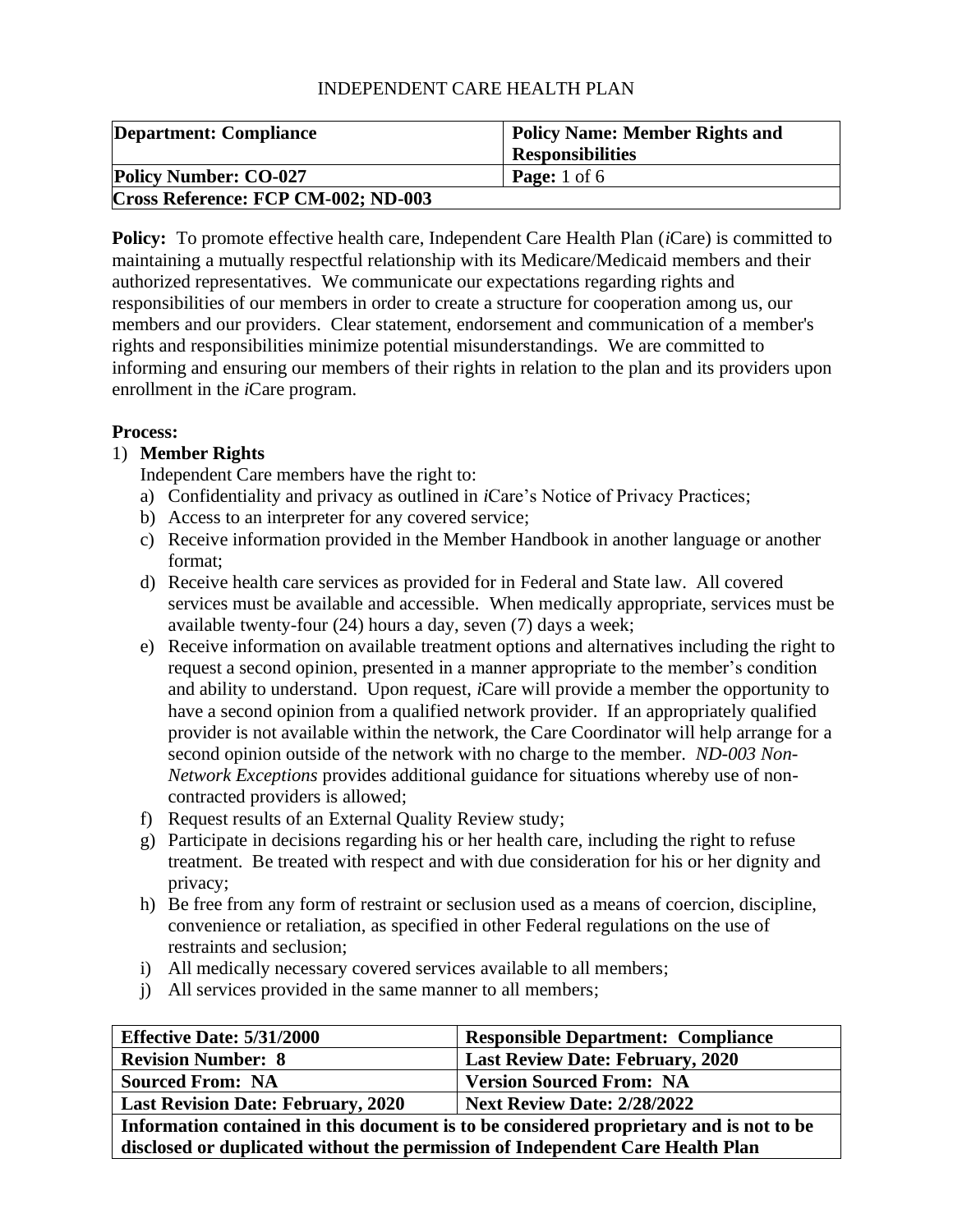| Department: Compliance              | <b>Policy Name: Member Rights and</b> |
|-------------------------------------|---------------------------------------|
|                                     | <b>Responsibilities</b>               |
| <b>Policy Number: CO-027</b>        | <b>Page:</b> $2$ of 6                 |
| Cross Reference: FCP CM-002; ND-003 |                                       |

- k) Be treated in the same manner by all persons or organizations connected with *i*Care who refer or recommend members for services;
- l) Receive a timely response to a complaint;
- m) Appeal to the State of Wisconsin, Division of Hearings and Appeals, for a fair hearing if the member believes their benefits were wrongly denied, limited, reduced, delayed, or stopped by *i*Care;
- n) Grieve regarding any aspect of service delivery provided or arranged by the plan, including the right to appear in person before the Grievance Committee to present written and oral information;
- o) The right to accept or refuse medical or surgical treatment. Plan and direct the types of health care the member may receive in the future should they become unable to express their wishes through an advance directive, living will, or power of attorney for health care;
- p) File a grievance with the DHS Division of Quality Assurance if their advance directive, living will, or power of attorney wishes are not followed;
- q) Select and change doctors;
- r) Voluntarily disenroll from the program;
- s) Purchase private health insurance when eligibility ends;
- t) Request and receive a copy of their medical records, and to request that they be amended or corrected. Independent Care's assistance can be asked for in doing so. Information about our providers that includes the provider's education, Board certification and recertification;
- u) Ask if *i*Care has special arrangements with its physicians that can affect the use of referrals and other needed services;
- v) Timely, quality care;
- w) Choice of a qualified contracting primary care physician and contracting hospital;
- x) A candid discussion of appropriate or medically necessary treatment options for their condition, regardless of cost or benefit coverage. This includes an explanation of their condition, proposed treatments and alternatives, benefits, drawbacks, and likelihood of success of each option, and the possible consequences of refusal or non-compliance with a recommended course of care;
- y) Receive coverage for emergency services as a prudent layperson\* acting reasonably, believe that a medical emergency condition exists. Payment will not be withheld in cases where emergency services are sought;
- z) Actively participate in decisions regarding their health and treatment options; and

| <b>Effective Date: 5/31/2000</b>                                                        | <b>Responsible Department: Compliance</b> |  |
|-----------------------------------------------------------------------------------------|-------------------------------------------|--|
| <b>Revision Number: 8</b>                                                               | <b>Last Review Date: February, 2020</b>   |  |
| <b>Sourced From: NA</b>                                                                 | <b>Version Sourced From: NA</b>           |  |
| <b>Next Review Date: 2/28/2022</b><br><b>Last Revision Date: February, 2020</b>         |                                           |  |
| Information contained in this document is to be considered proprietary and is not to be |                                           |  |

**disclosed or duplicated without the permission of Independent Care Health Plan**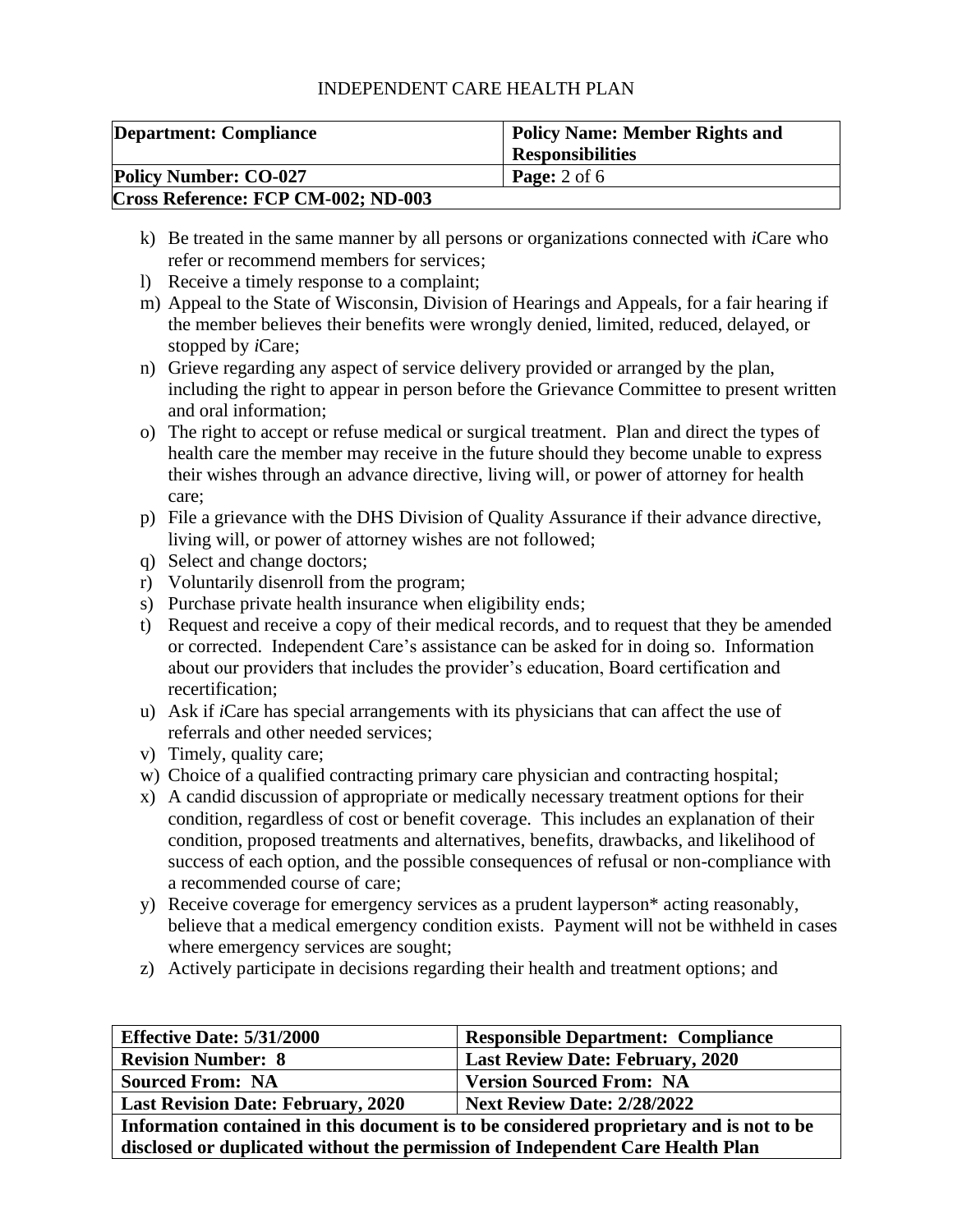| <b>Department: Compliance</b>       | <b>Policy Name: Member Rights and</b> |
|-------------------------------------|---------------------------------------|
|                                     | <b>Responsibilities</b>               |
| <b>Policy Number: CO-027</b>        | <b>Page:</b> $3$ of $6$               |
| Cross Reference: FCP CM-002; ND-003 |                                       |

aa) Be provided with reasonable continuity of care and to know in advance the time and location of an appointment, as well as the name and qualifications of the physician providing care.

Additional member rights specific to Family Care Partnership members are outlined in *FCP CM-002 Partnership Member Rights*.

\* A prudent layperson is someone who is not a health care professional, but who uses reasonable judgment when determining that a condition requires emergency care.

## 2) **Member Responsibilities**

Independent Care works best when members:

- a) Ask questions if they do not understand;
- b) Know about their health plan coverage to help make good health care decisions;
- c) Treat providers and other members with respect and dignity;
- d) Review information regarding covered services, policies and procedures as stated in the Evidence of Coverage and Schedule of Benefits information;
- e) Ask questions of their primary care physician or *i*Care. If they have a suggestion, concern, or payment issue, *i*Care recommends that members call the Customer Service Department at the number on the back of their member identification card;
- f) Provide information (to the extent possible) that *i*Care and their providers need in order to provide care; and
- g) Follow plans and instructions for care that they have agreed to with their providers.

# 3) **Medicare Advantage Information**

- a) Receive information about *i*Care, their benefit plan, and covered services;
- b) Know the names and qualifications of physicians and health care professionals involved in their medical treatment;
- c) Receive information about an illness, the course of treatment, and prospects for recovery in terms they can understand;
- d) Receive as much information about any proposed treatment or procedure as needed in order to give an informed consent or to refuse a course of treatment, except in cases of emergency services, this information shall include a description of the procedure or treatment, the medically significant risks involved, any alternative course of treatment or non-treatment, and the risks involved in each, and the name of course treatment, the medically significant risks involved, any alternative course of treatment or non-treatment, and risks involved in each, and the name of the person who will carry out the procedure or treatment;

| <b>Effective Date: 5/31/2000</b>                                                        | <b>Responsible Department: Compliance</b> |  |
|-----------------------------------------------------------------------------------------|-------------------------------------------|--|
| <b>Revision Number: 8</b>                                                               | <b>Last Review Date: February, 2020</b>   |  |
| <b>Sourced From: NA</b>                                                                 | <b>Version Sourced From: NA</b>           |  |
| <b>Next Review Date: 2/28/2022</b><br><b>Last Revision Date: February, 2020</b>         |                                           |  |
| Information contained in this document is to be considered proprietary and is not to be |                                           |  |
| disclosed or duplicated without the permission of Independent Care Health Plan          |                                           |  |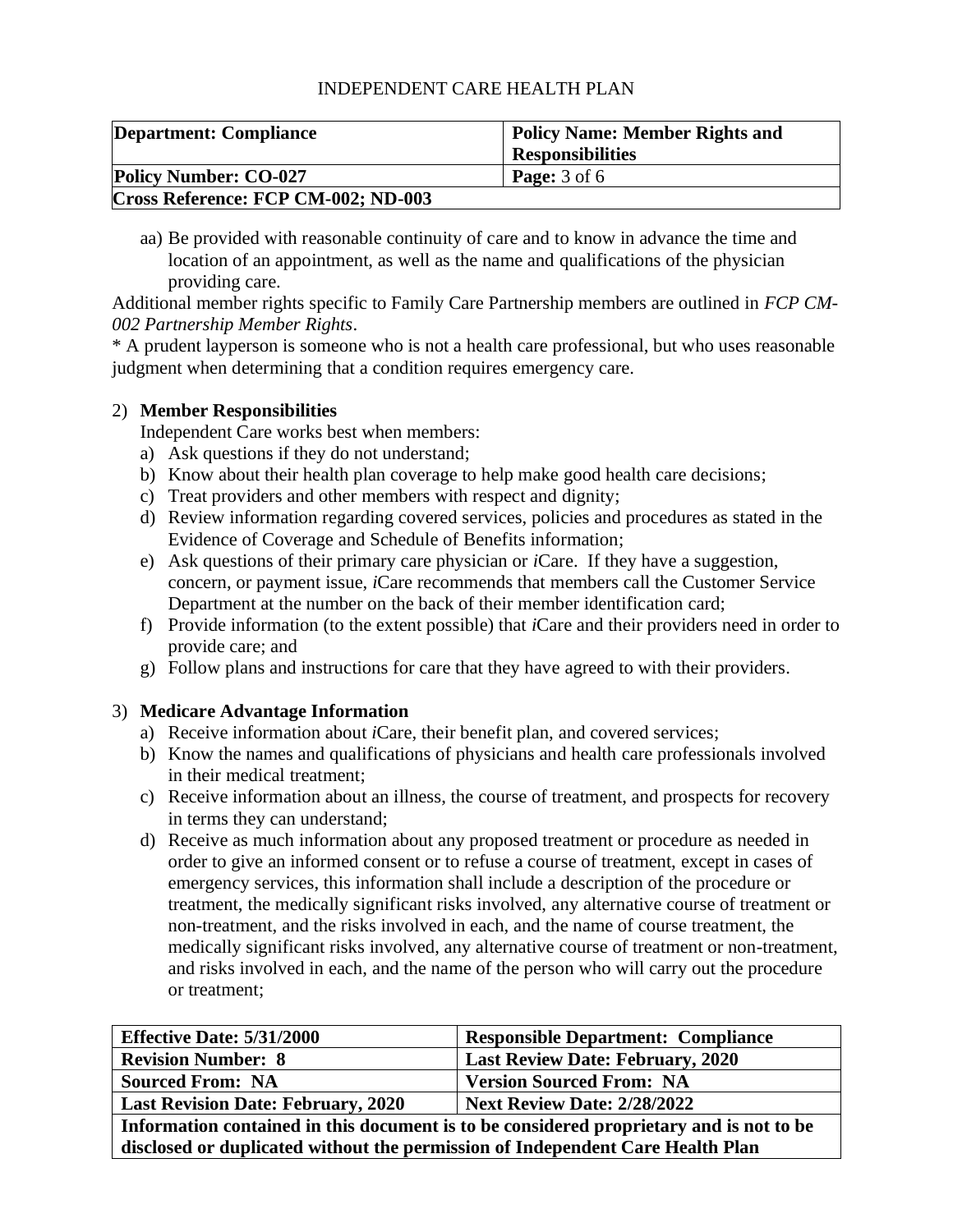| <b>Department: Compliance</b>       | <b>Policy Name: Member Rights and</b> |
|-------------------------------------|---------------------------------------|
|                                     | <b>Responsibilities</b>               |
| <b>Policy Number: CO-027</b>        | <b>Page:</b> $4$ of $6$               |
| Cross Reference: FCP CM-002; ND-003 |                                       |

- e) Be provided with reasonable continuity of care and to know in advance the time and location of an appointment, as well as the name and qualifications of the physician providing care;
- f) Examine and receive an explanation of any bills for non-covered services, regardless of payment source;
- g) Information regarding all formal actions, reviews, or findings by regulatory agencies, or any other certifying accreditation organizations; and
- h) Make recommendations regarding *i*Care's Medicare Rights and Responsibilities policy.

# 4) **Timely Problem Resolution**

- a) Make complaints and appeals without discrimination and expect problems to be fairly examined and appropriately addressed;
- b) Responsiveness to reasonable requests made for services;
- c) Initiate disenrollment from the plan;
- d) Timely access to their primary care physician and referrals to specialists when medically necessary; and
- e) Receive urgently needed services when traveling outside the plan's service area or in the plan's service area when unusual or extenuating circumstances prevent a member from obtaining care from their primary care physician.

# 5) **Treatment with Dignity and Respect**

- a) Be treated with dignity and respect and have their right to privacy recognized;
- b) Exercise these rights, regardless of your race, physical or mental disability, ethnicity, gender, sexual orientation, genetic information, creed, age, religion, national origin, cultural or educational background, economic or health status, English proficiency, reading skills, mental abilities, source of payment for care, cost or benefit coverage. Members have the right to expect that both the plan and the contracting providers will uphold these rights;
- c) Confidential treatment of all communications and records pertaining to their care. Members have the right to access their medical records. The plan must provide timely access to records and any information that pertains to members. Written permission from a member or their authorized representative shall be obtained before medical records can be made available to any person not directly concerned with the care or responsible for making payments for the cost of such care;
- d) Extend rights to any person who may have legal responsibility to make decisions on behalf of the member regarding their medical care;

| <b>Effective Date: 5/31/2000</b>                                                        | <b>Responsible Department: Compliance</b> |  |
|-----------------------------------------------------------------------------------------|-------------------------------------------|--|
| <b>Revision Number: 8</b>                                                               | Last Review Date: February, 2020          |  |
| <b>Sourced From: NA</b>                                                                 | <b>Version Sourced From: NA</b>           |  |
| <b>Next Review Date: 2/28/2022</b><br><b>Last Revision Date: February, 2020</b>         |                                           |  |
| Information contained in this document is to be considered proprietary and is not to be |                                           |  |

**disclosed or duplicated without the permission of Independent Care Health Plan**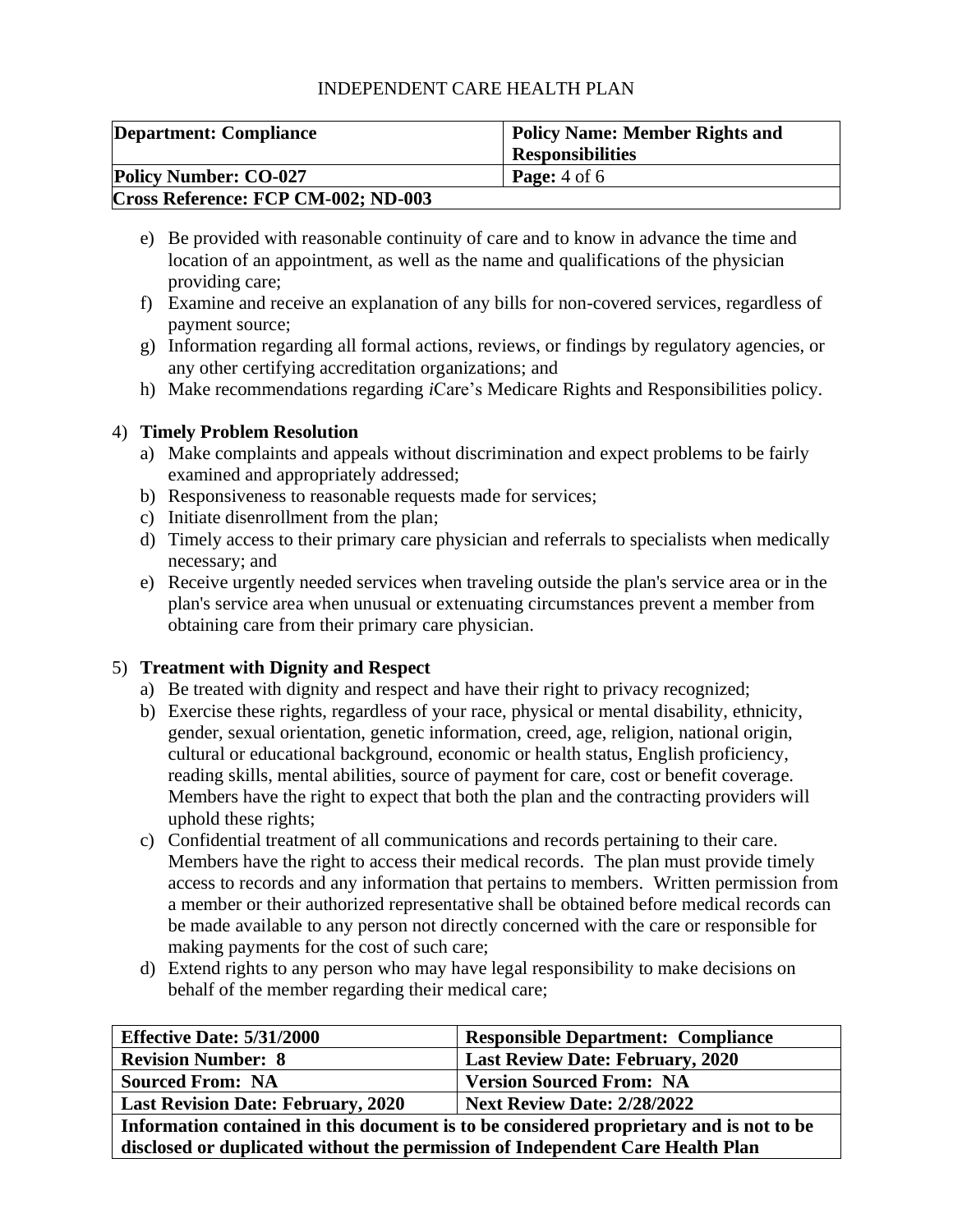| Department: Compliance              | <b>Policy Name: Member Rights and</b> |
|-------------------------------------|---------------------------------------|
|                                     | <b>Responsibilities</b>               |
| <b>Policy Number: CO-027</b>        | <b>Page:</b> $5$ of $6$               |
| Cross Reference: FCP CM-002; ND-003 |                                       |

- e) Translation and sign language interpreter services in accordance with applicable laws and regulations when such services are necessary to enable a person with special communication need to effectively communicate with *i*Care or a provider;
- f) Refuse treatment or leave a medical facility, even against the advice of physicians (provided the member accepts the responsibility and consequences of the decision); and
- g) Complete an advance directive, living will, or other directive to a contracting medical provider.

## 6) **Independent Care Responsibilities**

Independent Care will:

- a) Treat members with respect and dignity;
- b) Treat members equally no matter what their race, color, age, gender, sexual; orientation, disability, association with a person with a disability, sex, marital status, arrest or conviction record, military participation, political belief, use of legal substance outside of work hours, life situation, condition or need for long-term care or health care services (FCP), religion or national origin;
- c) Inform members about the *i*Care program;
- d) Inform members about providers;
- e) Keep member information confidential with members and their providers as outlined in *i*Care's Notice of Privacy Practices;
- f) Assess members' needs;
- g) Include members in care planning process;
- h) Set goals for meeting members' needs;
- i) Coordinate services for members;
- j) Ensure continuity of care;
- k) Inform members about Advance Directives;
- l) Inform members of their rights and responsibilities;
- m) Explain the complaint and grievance process to members;
- n) Explain how members can disenroll;
- o) Employ a Member Advocate/Member Rights Specialist to work with both members and providers to facilitate the provision of benefits to members;
- p) Inform members of ways they can maintain their own health and properly use health care services; and
- q) Encourage and foster cultural competency among staff and providers to recognize, address, and respect members' beliefs and cultural backgrounds.

| <b>Effective Date: 5/31/2000</b>                                                        | <b>Responsible Department: Compliance</b> |
|-----------------------------------------------------------------------------------------|-------------------------------------------|
| <b>Revision Number: 8</b>                                                               | <b>Last Review Date: February, 2020</b>   |
| <b>Sourced From: NA</b>                                                                 | <b>Version Sourced From: NA</b>           |
| <b>Next Review Date: 2/28/2022</b><br><b>Last Revision Date: February, 2020</b>         |                                           |
| Information contained in this document is to be considered proprietary and is not to be |                                           |

**Information contained in this document is to be considered proprietary and is not to be disclosed or duplicated without the permission of Independent Care Health Plan**